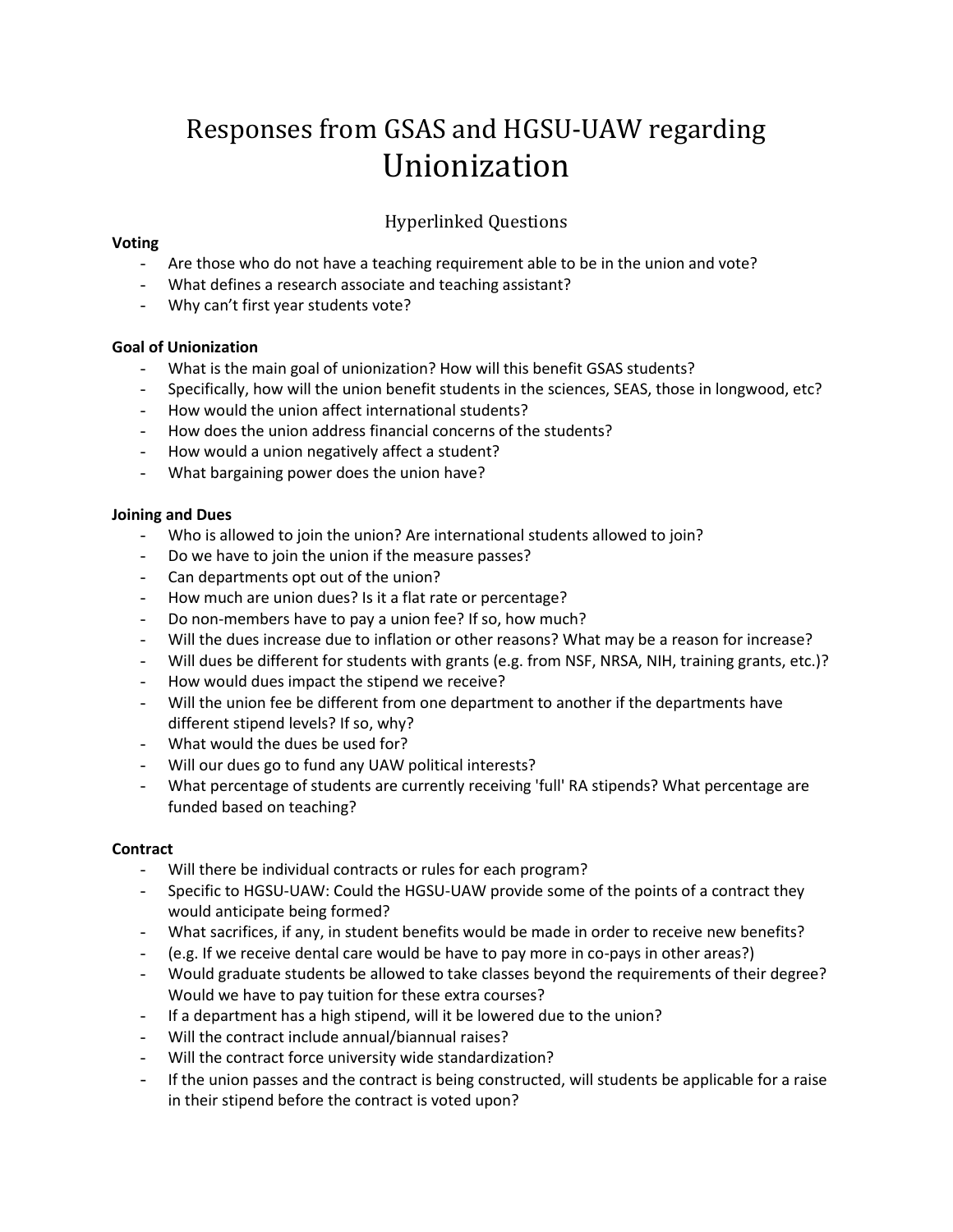#### **[Strike](#page-12-2)**

- [What form would a strike take?](#page-12-3)
- [How would a research assistant strike without impacting their time to degree or relationship](#page-12-4)  [with their advisor?](#page-12-4)
- [Are there or will there be protections for students who break strike to ensure they will not be](#page-12-5)  [punished or retaliated against by the union?](#page-12-5)
- [Would all departments have to go on strike because of a grievance that only affects one](#page-12-6)  [department?](#page-12-6)
- [Would a strike affect visa status?](#page-13-0)

#### **[UAW Specific Questions](#page-13-1)**

- Are the students coming around to collect signatures in support of the union being [compensated by UAW? Related to this, what are the interests of UAW, financial or otherwise, in](#page-13-2)  supporting [a unionization effort by Harvard graduate students?](#page-13-2)
- Is there a way to guarantee that the fees I am paying will not go towards funding politicians or [political positions which I may or may not agree with?](#page-13-3)
- Both in contract negotiations and in the union in general, how will individual departments' [needs be represented? Will there be people present to speak for different departments, or for](#page-14-0)  [larger groupings of departments \(eg humanities, natural sciences\)?](#page-14-0)
- [How will HGSU-UAW ensure that the union is responsive to a range of political and ideological](#page-14-1)  [beliefs? How can HGSU-UAW avoid turning into a political advocacy group, and remain a group](#page-14-1)  [that welcomes and fosters intellectual and political diversity?](#page-14-1)
- [How will the union ensure transparency in its future communications?](#page-14-2)

#### **[Other Concerns](#page-14-3)**

- [How much money has the university spent on anti-union law firms?](#page-14-4)
- [Is there an effect on the student-faculty relationship after a union passes from current unionized](#page-14-5)  [public universities?](#page-14-5)
- [Why have administrators asked faculty members to act as middle management and "Explain the](#page-15-0)  [Disadvantages of Union Membership"?](#page-15-0)

#### **[GSC Specific Questions](#page-16-0)**

- [What will the relationship between the Union and GSC be like?](#page-16-1)
- [Will any of the roles currently filled by the GSC as a body representing the students be passed](#page-16-2)  [over to the Union?](#page-16-2)
- [What is the official position of the GSC on unionization?](#page-16-3)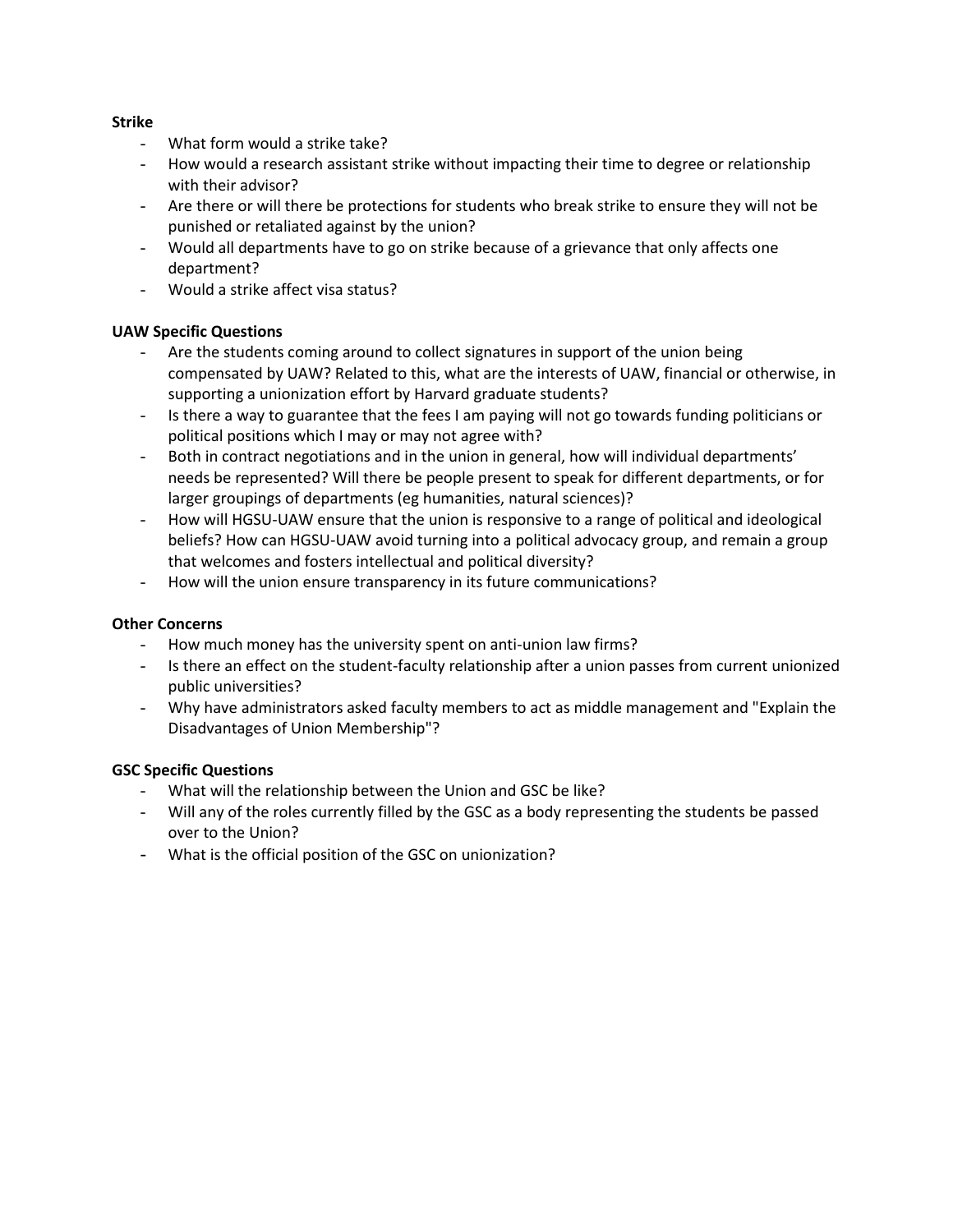## **Voting**

<span id="page-2-0"></span>Are those who do not have a teaching requirement able to be in the union and vote?

<span id="page-2-1"></span>

| HGSU-UAW                                                                                                            | GSAS                                                                                                                                                                                                                                                                                                                                                                                                                                                                                                                                                                                                                                                                                                                                                                                   |
|---------------------------------------------------------------------------------------------------------------------|----------------------------------------------------------------------------------------------------------------------------------------------------------------------------------------------------------------------------------------------------------------------------------------------------------------------------------------------------------------------------------------------------------------------------------------------------------------------------------------------------------------------------------------------------------------------------------------------------------------------------------------------------------------------------------------------------------------------------------------------------------------------------------------|
| HGSU-UAW is a union of student workers<br>performing teaching or research. This includes<br>those who work in labs. | The exact definition of voting eligibility is<br>contained in the Notice of Election that has<br>been emailed to all students on the voting list.<br>In general, however those eligible to vote are<br>students enrolled in a Harvard degree<br>program who are currently being<br>compensated for teaching and/or research,<br>regardless of funding sources. Whether the<br>teaching is required or optional for the<br>student does not matter. Doctoral students<br>who held one of the covered positions in the<br>2015-16 academic year but are not presently<br>holding a covered position will also be allowed<br>to vote under the National Labor Relations<br>Board "challenge" procedures, which means<br>that their eligibility would be determined after<br>the election. |
|                                                                                                                     |                                                                                                                                                                                                                                                                                                                                                                                                                                                                                                                                                                                                                                                                                                                                                                                        |

## What defines a research associate and teaching assistant?

#### HGSU-UAW

<span id="page-2-2"></span>Currently, Harvard determines the roles and requirements of a job title and can change their expectations however they want. Our union is defined as Harvard student workers performing teaching or research regardless of title. Having a union will give us the chance to sit with the administration and make these distinctions more clear.

#### GSAS

Those eligible to vote are students enrolled in a Harvard degree program who are currently being compensated for teaching and/or research as teaching fellows, teaching assistants, undergraduate course assistants, and research assistants, regardless of funding sources. Undergraduate students serving as research assistants are not included. However, the titles "research assistant," "teaching fellow," and "teaching assistant" are used in different ways across the different programs and schools at Harvard, which necessitates a close examination of the specific circumstances in each program.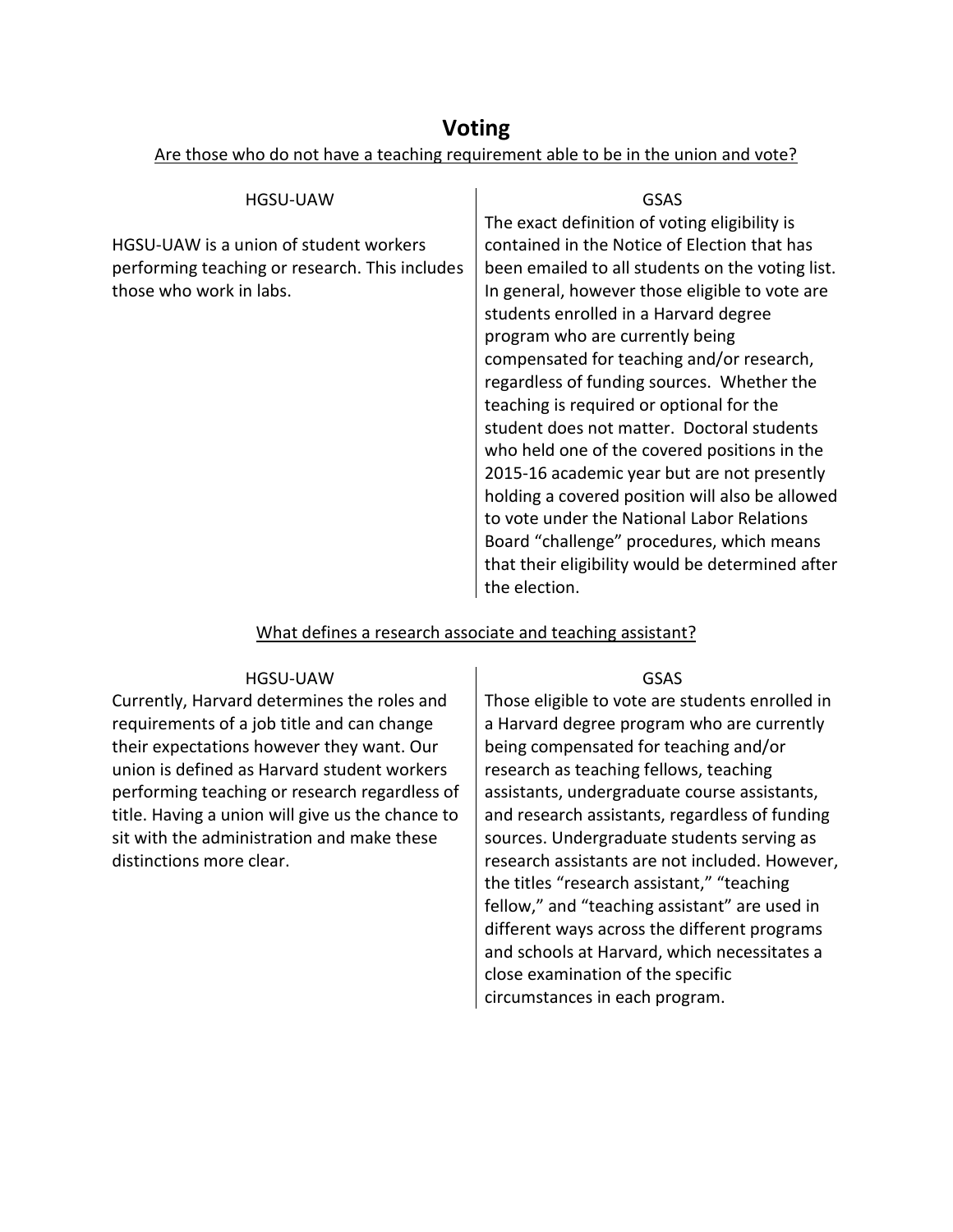#### Why can't first year students vote?

#### HGSU-UAW

<span id="page-3-0"></span>The NLRB requires that, in order to vote, you have to have worked. Those who have not yet worked cannot vote under the law. However, student workers who are working their first year should absolutely vote.

#### GSAS

Because ordinarily first year graduate students are not compensated for teaching and/or research. Most first year graduate students are usually engaged in coursework or explorations of possible research directions, although there are exceptions.

## **Goal of Unionization**

#### <span id="page-3-1"></span>GSAS' overall answer for this section:

If students vote to unionize, the University would be legally required to deal exclusively with the HGSU-UAW to negotiate one contract for almost 4,000 students in 11 different schools and more than 50 degree programs. The size and diversity of this group is unprecedented in a bargaining unit at a private university. Unless and until an employment contract is negotiated, it's not clear that one contract will meet the needs of this diverse group and no promises can be made about whether it will provide better benefits than that the University would otherwise already provide.

<span id="page-3-2"></span>What is the main goal of unionization? How will this benefit GSAS students? HGSU-UAW

Excellent question. Here is the answer from our FAQ: We can't guarantee any specific improvements in our contract. We can guarantee that a union will empower us to negotiate as equals with the administration for what we want. Student workers at other universities have been able to use this power to win significant, specific improvements in their working conditions and benefits. Like any contract, a union contract must be negotiated, and that means that we can't be certain that any specific policies or improvements will be included. What we do know is that a union will give us the power to make those improvements. We can also guarantee that a contract will secure those improvements against administrative tampering. At present the administration changes policies and benefits unilaterally, without any obligation to consult those affected, as it has this year by raising copays in our healthcare plan. Our contract will be a legally enforceable document that will guarantee our benefits and conditions of employment, ensuring that the administration cannot change our benefits without negotiating with us.

A union also guarantees us the right to vote on our contract. If we are unsatisfied with a contract, we can vote against it and go back to the negotiating table to work out a better agreement. Ultimately, our vote on that contract ensures that we will have a contract that we've democratically approved.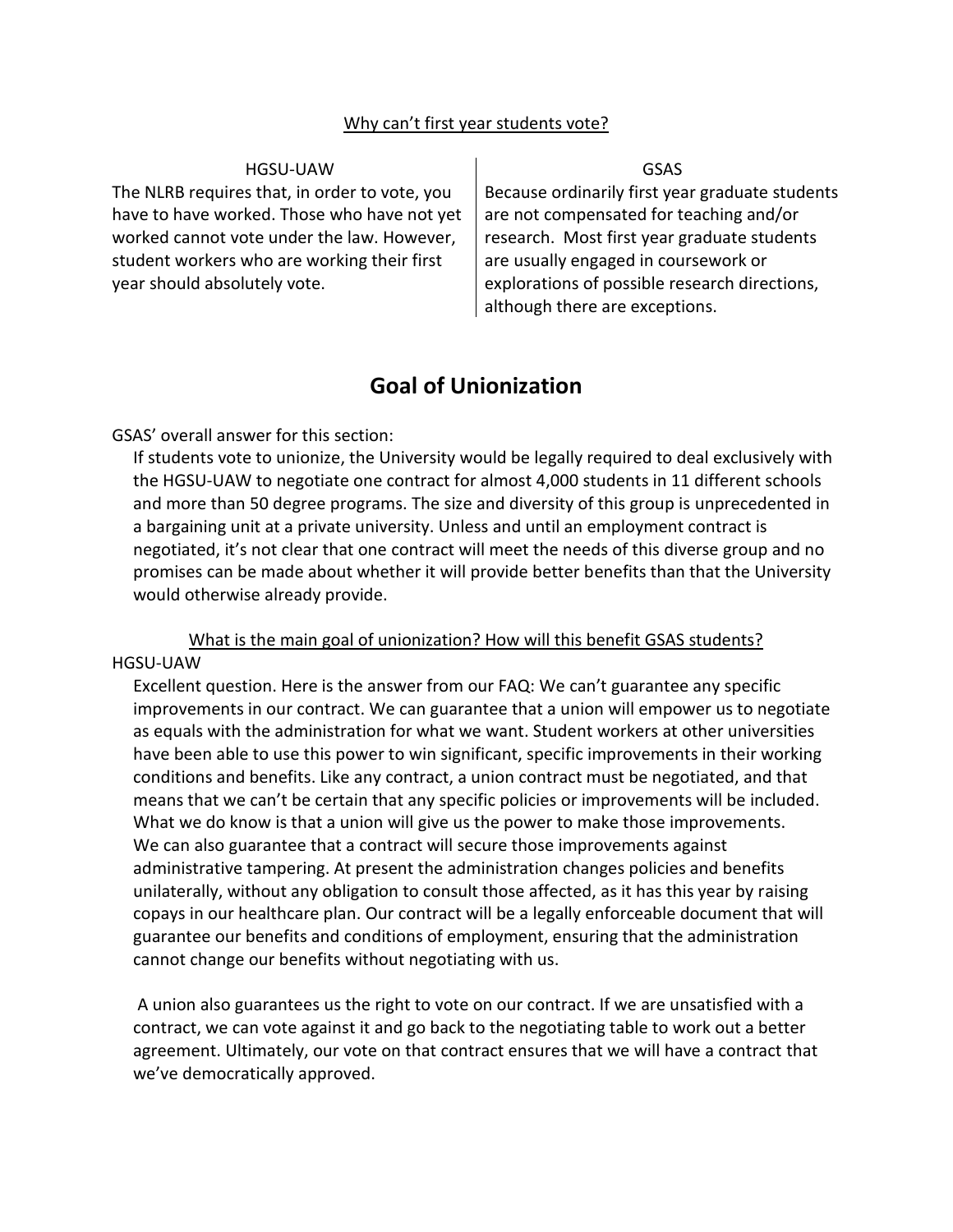## <span id="page-4-0"></span>Specifically, how will the union benefit students in the sciences, SEAS, those in longwood, etc? HGSU-UAW

Here is the answer from our FAQ:

- Winning a contract through collective bargaining means having a legally enforceable document that guarantees our conditions of employment. Those benefits cannot be changed unilaterally by the university without negotiating with our union. Here are some examples of what we stand to win by bargaining:
- Annual, across-the-board stipend increases and timely payments.
- Enhanced dental, vision, and mental health insurance (including lower co-pays for services and prescriptions)
- Improved family benefits, such as dependent health coverage, child-care subsidies and paid maternity leave
- Workload protections that enhance the quality of research and education.
- Vacation and sick leave for research assistants.
- Subsidized public transportation services.
- Protections against discriminatory practices sexual harassment and assault.
- Improved disability access and resources for people of color.
- A fair and transparent grievance procedure.

## How would the union affect international students?

#### <span id="page-4-1"></span>HGSU-UAW

Our FAQ: Anyone working in the United States has the right to join a union. Visa requirements in no way compromise your right to belong to a union that represents you in a U.S. workplace. In fact, international graduate student workers have played a central role in organizing and leading unions at more than 60 university campuses across the US, and no graduate employee union has reported any complications among their member employees who are also international students. If anything, international students face particular vulnerabilities that can be best addressed through a union, such as the protections of a grievance procedure.

## How does the union address financial concerns of the students?

## <span id="page-4-2"></span>HGSU-UAW

From our FAQ, What have student workers unions achieved at other universities?

- In March 2015, GSOC-UAW at NYU ratified a new contract with 99% approval. Their gains include a 4% wage increase with annual minimum increases, matriculation and other fees waived for student employees, a 90% subsidy for individual health care coverage, free dental insurance, a family healthcare fund that will rise to \$200,000, and a tax-free childcare fund that will rise to \$100,000.
- In April 2015, the GEU-UAW at the University of Connecticut won their first contract with 99% voter approval. Their gains include a 9.3% compound wage increase over three years, restored access to state employee health benefits that were taken away in 2003, and nearly \$900 per year in mandatory fee waivers (almost a 5% additional wage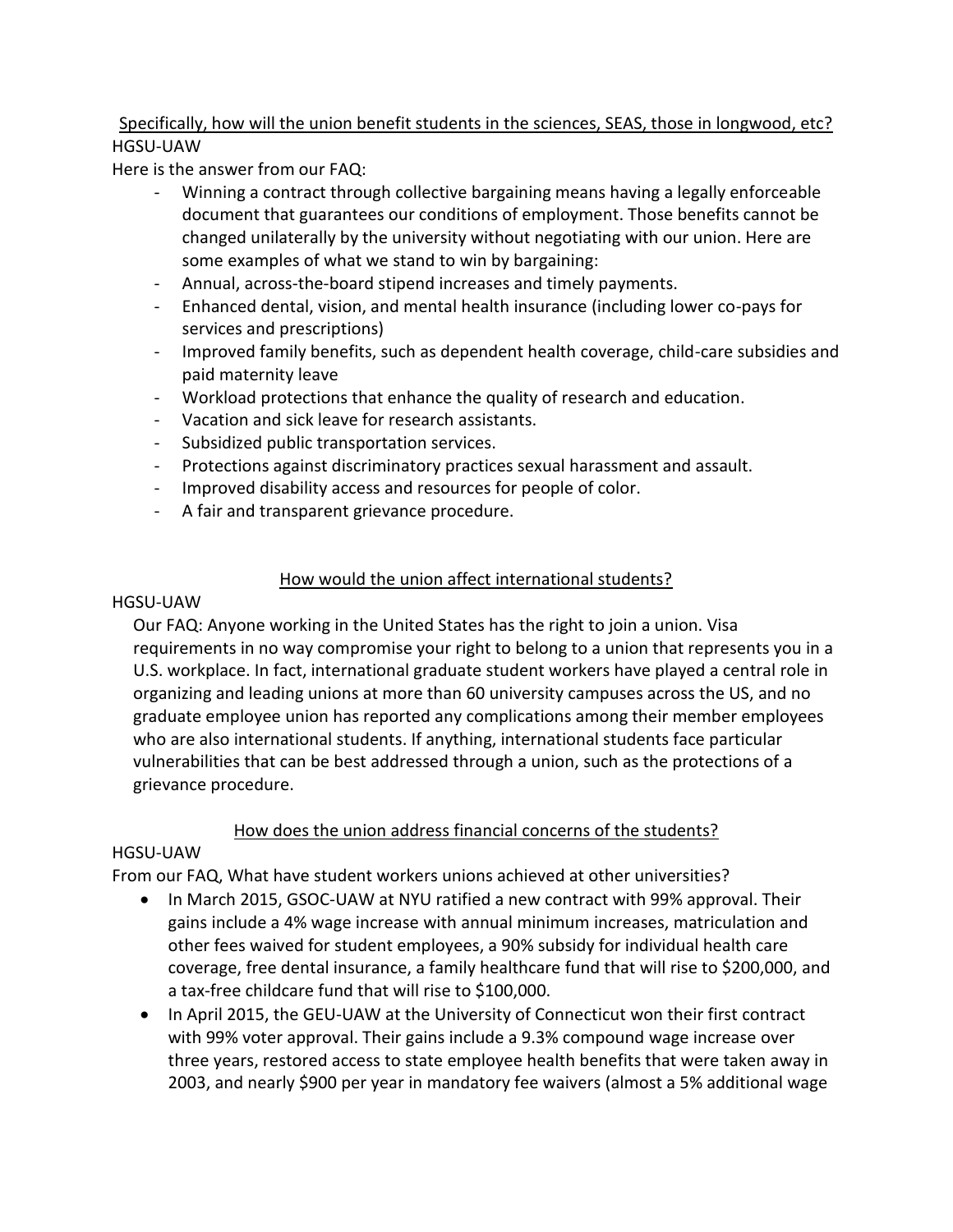increase) as well as travel reimbursement, child care subsidies and six weeks of paid maternity leave.

- In May 2015, graduate workers at the University of Washington won a contract guaranteeing child care subsidy increases, tuition and fee waivers, minimum annual wage increases, and workload protections for hourly employees. Collective bargaining has won major gains over the past decade, including no cuts in health care since 2004 despite the cost of the plan increasing almost 50%.
- After an eight-day strike in 2014 (the first in 38 years), the University of Oregon Graduate Teaching Fellows won a contract with a 10% wage increase, two weeks of paid family or medical leave, and a \$150,000 "hardship fund" awarding grants for family and medical emergencies. In October they vote to ratify a new three-year contract awarding 10.7% wage increases and paid employment training.
- In 2014, the student-workers union at the University of California ratified a new contract that won a two-week increase in paid leave for childbirth (enabling a full three-month benefited maternity leave on quarter campuses, so mothers don't have to take quarters off with no pay or benefits), a 50% increase in child care subsidies, 17% compounded wage increases over four years, new protections for workload intensity, undocumented students, and gender inclusivity, and full remission of tuition and registration fees for union members.
- Since 2007, Graduate Students United at the University of Chicago have campaigned for and won a doubling of teaching assistant salaries, better standards of care at the Student Care Center, and the right for students on parental leave to retain their student status, allowing the retention of visa status, health insurance, and access to university facilities.

## How would a union negatively affect a student?

#### <span id="page-5-0"></span>HGSU-UAW

- While there are many claims about what may happen to student workers, there is no evidence to those claims.
- Since a union means we have democratic decision making in our workplace, it means we have the ability to vote to prevent harm from being done to us.

## What bargaining power does the union have?

#### <span id="page-5-1"></span>HGSU-UAW

Power can be used in many ways, however, power comes from the workers choosing to be in the union. The more workers participating, the more power we have. At the University of Connecticut, the student workers used their power to get the best contract they could, resulting in better healthcare while saving the university money, wage increases, childcare subsidies, protected parental leave, and job security provisions. They chose to use their power several times during the process to win gains in the areas that mattered the most to them, through petitioning the board of trustees, informational flyering, holding rallies, and voting for interest arbitration.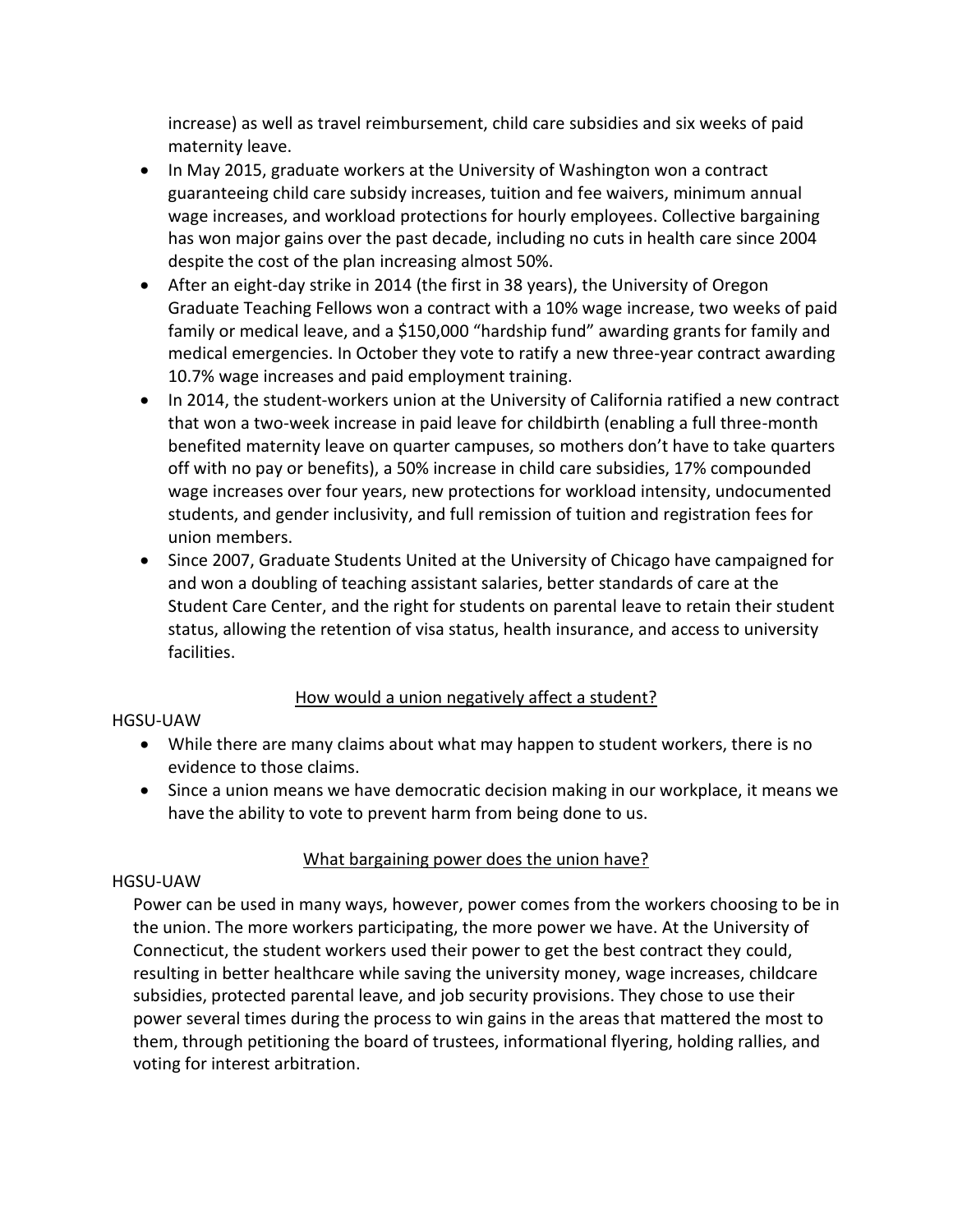## **Joining and Dues**

#### Who is allowed to join the union? Are international students allowed to join?

<span id="page-6-1"></span><span id="page-6-0"></span>

| HGSU-UAW                                         | GSAS                                         |
|--------------------------------------------------|----------------------------------------------|
| Anyone working in the United States has the      | If students vote to unionize, then the union |
| right to join a union. Visa requirements in no   | would represent all students-including       |
| way compromise your right to belong to a         | international students-enrolled in a Harvard |
| union that represents you in a U.S. workplace.   | degree program and compensated for           |
| In fact, international graduate student workers  | teaching and/or research, regardless of      |
| have played a central role in organizing and     | funding sources.                             |
| leading unions at more than 60 university        |                                              |
| campuses across the US, and no graduate          |                                              |
| employee union has reported any                  |                                              |
| complications among their member                 |                                              |
| employees who are also international             |                                              |
| students. If anything, international students    |                                              |
| face particular vulnerabilities that can be best |                                              |
| addressed through a union, such as the           |                                              |
| protections of a grievance procedure.            |                                              |

### Do we have to join the union if the measure passes?

#### HGSU-UAW

<span id="page-6-2"></span>No one is required to join the union, though one benefit of doing so includes being able to vote for union officers and for the local's bylaws. By law, the union is obligated to enforce contracts for all workers in the bargaining unit, members and non-members alike. If our first contract includes dental insurance for all student workers, you will receive that insurance even if you chose not to join the union, and if the university suddenly took away your dental insurance, the union will still have to use its resources to fight for your benefits. Because of this, non-members typically pay an agency fee close to the dues amount paid by union members.

GSAS

If the union is voted in, and you hold a position that is in the bargaining unit, you will automatically be represented by the union. You cannot opt out of being in the bargaining unit.

However, that does not mean that you automatically have to become a member of the union. That will be determined based on the negotiations between the union and the University. You should be aware, however, that most UAW contracts require that employees either pay union dues or agency fees to the union as a condition of employment.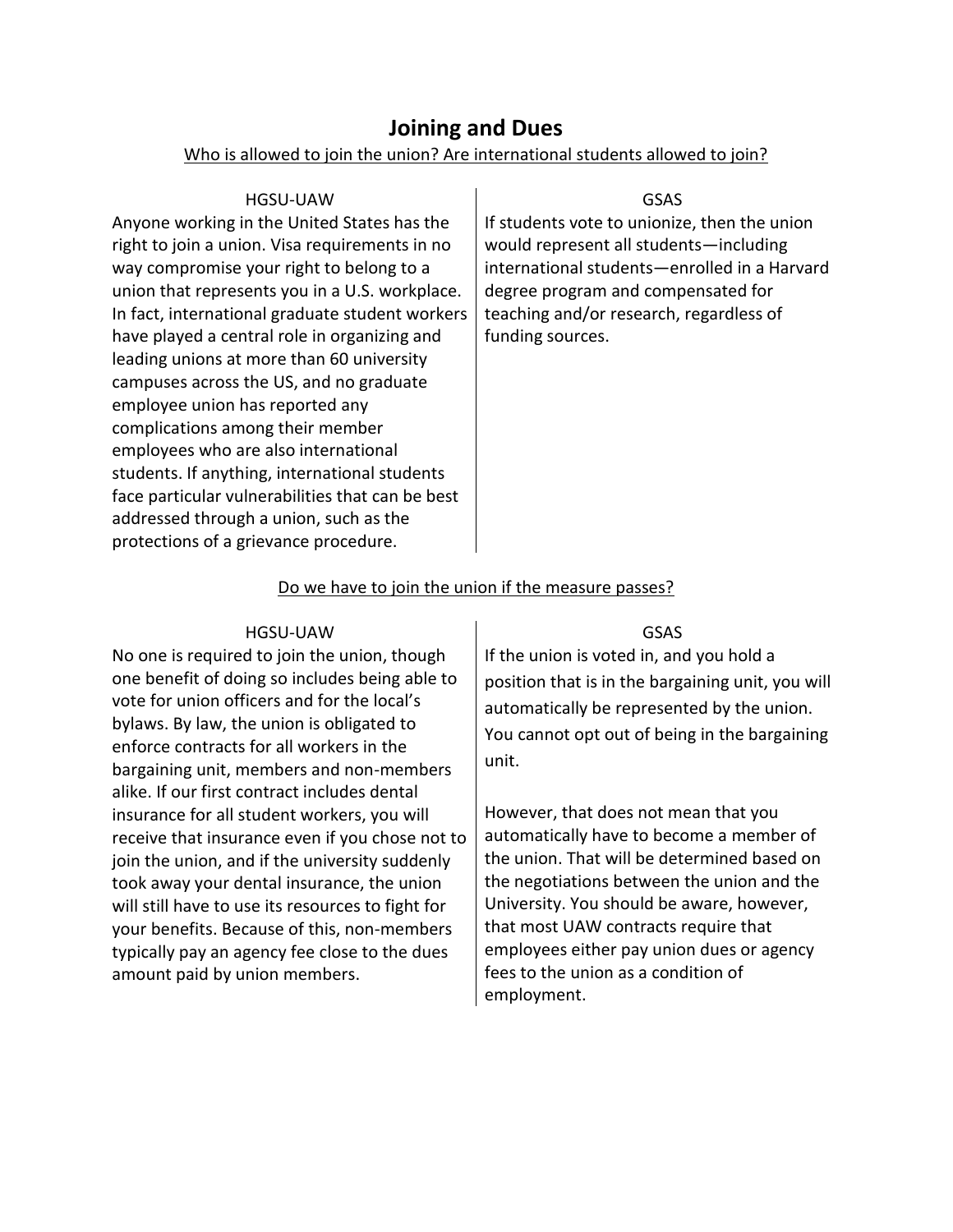#### Can departments opt out of the union?

#### HGSU-UAW

<span id="page-7-0"></span>Individuals choose to be members of the union, but under our collective bargaining laws in the United States, once workers vote democratically to form a union, all workers in that unit gain the benefits of the collective bargaining agreement (or contract).

#### GSAS

No. Any student considered a member of the bargaining unit would be covered by the union contract. There is no personal or departmentwide opt out.

#### How much are union dues? Is it a flat rate or percentage?

#### HGSU-UAW

<span id="page-7-1"></span>UAW dues are currently 1.44% of gross income from the work covered by our contract, and will only be paid by those members employed as TFs, RAs, or in other positions covered by the union Dues payments **only start after a contract is voted on by us**, so we get to decide when we think the contract will improve our lives and work. Some union locals, like the local in which NYU's student employees are members, choose to pay a higher dues rate if they feel they need the extra resources. Any rate higher than the UAW standard must be voted on by local membership.

#### GSAS

The answers to many of the questions about dues will be known only if students vote to unionize and a contract is negotiated between the union and the University. The HGSU-UAW website says that UAW dues, on average, are 1.44%. (It is worth noting that according to available sources, four of the eight UAW graduate student unions assess higher dues than 1.44%) At Harvard, a teaching fellow who receives \$21,200 could pay annual union dues of \$305 at this rate. Dues will disproportionally affect students in the sciences, who conduct independent research nearly their entire time at Harvard compared with those in teaching who will cycle in and out of the union. According to the dues FAQ on the UAW website, approximately 40% of dues stays with the local, in this case, the HGSU-UAW. The remaining 60% is divided between UAW operations and the UAW's strike fund. In addition, unions are free to raise dues periodically, so one cannot be certain if the current union dues percentage will remain the same during your period with the University.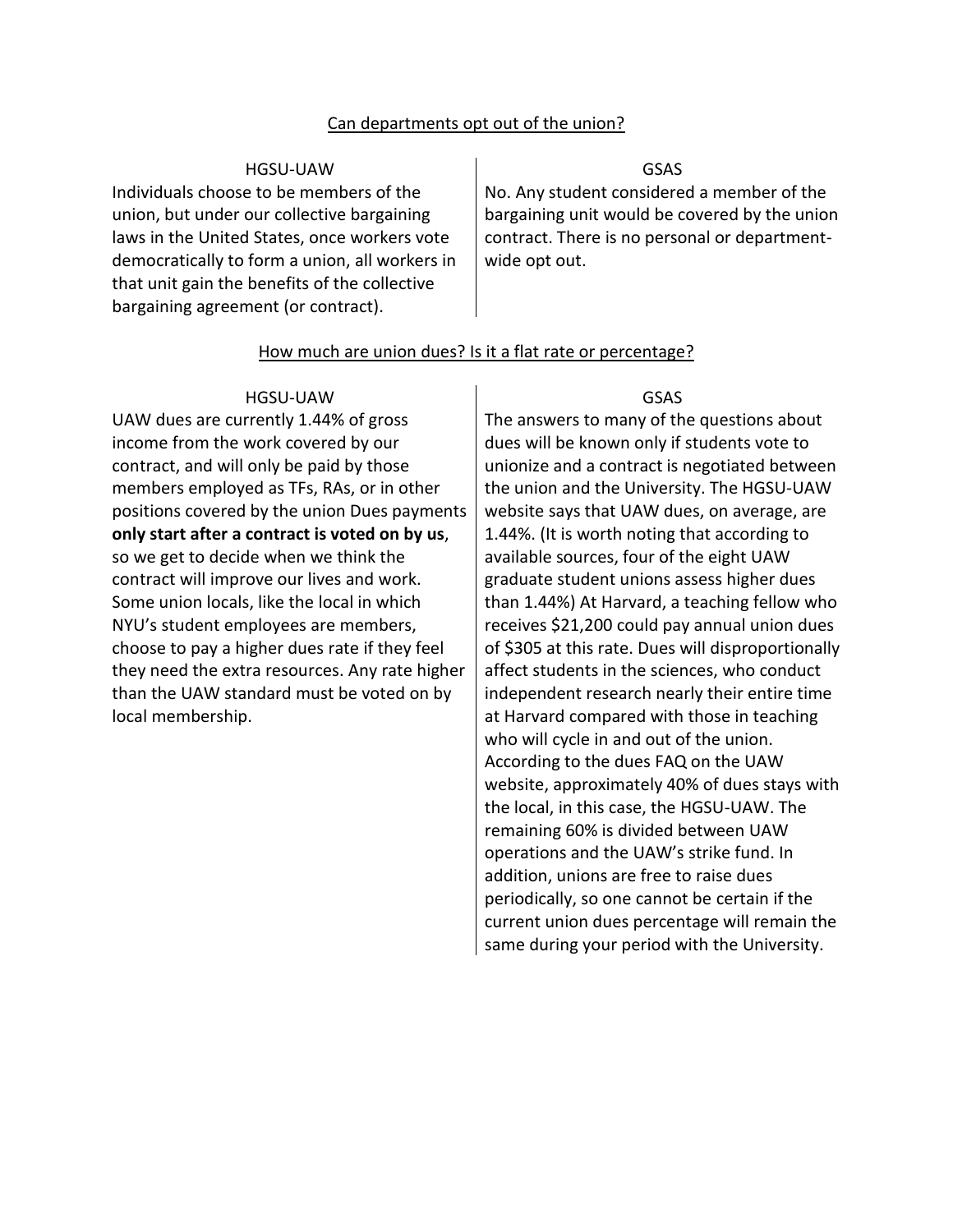### Do non-members have to pay a union fee? If so, how much?

<span id="page-8-0"></span>

| HGSU-UAW                                       | GSAS                                           |
|------------------------------------------------|------------------------------------------------|
| Typically all workers in a bargaining unit are | Federal labor law allows unions to propose in  |
| required to pay dues or some type of agency    | collective bargaining that members of the      |
| fee. All workers will benefit from the same    | bargaining unit either become dues-paying      |
| union contract, and the union is obligated to  | union members or, if they don't become union   |
| represent all workers and enforce the contract | members, they pay the union a similar fee to   |
| on their behalf, regardless of membership.     | dues. Such provisions fall under the broad     |
|                                                | heading of "union security" clauses and we     |
|                                                | cannot say what exactly would be in a contract |
|                                                | here at Harvard.                               |

## <span id="page-8-1"></span>Will the dues increase due to inflation or other reasons? What may be a reason for increase?

| <b>HGSU-UAW</b>                                                                                                                        | GSAS                                                                                                                     |
|----------------------------------------------------------------------------------------------------------------------------------------|--------------------------------------------------------------------------------------------------------------------------|
| Dues are a percentage, so the amount we pay                                                                                            | Unions are free to raise dues periodically, so it                                                                        |
| varies by our income. Dues have only been<br>increased once in the last 60 years, and it was<br>done democratically by the membership. | is not certain that the current union dues<br>percentage will remain the same during your<br>period with the University. |
|                                                                                                                                        |                                                                                                                          |

## <span id="page-8-2"></span>Will dues be different for students with grants (e.g. from NSF, NRSA, NIH, training grants, etc.)?

| HGSU-UAW<br>No. Dues are a percentage. Any income that is<br>covered under the contract (for teaching or<br>research work) will be subject to dues. | GSAS<br>That is determined by the union. |
|-----------------------------------------------------------------------------------------------------------------------------------------------------|------------------------------------------|
|                                                                                                                                                     |                                          |

## How would dues impact the stipend we receive?

<span id="page-8-3"></span>

| <b>HGSU-UAW</b>                               | GSAS                                            |
|-----------------------------------------------|-------------------------------------------------|
| At other universities, student workers have   | If there is a union security clause in the      |
| seen the stipend increase well above the dues | collective bargaining agreement, you will be    |
| amount (see above). This means that even      | required to pay the required amounts in dues    |
| with dues payments, we can demand (and        | or fees to the union either directly or through |
| ultimately WE decide) a pay increase due to   | an authorized dues deduction from your          |
| unionization.                                 | compensation/stipend.                           |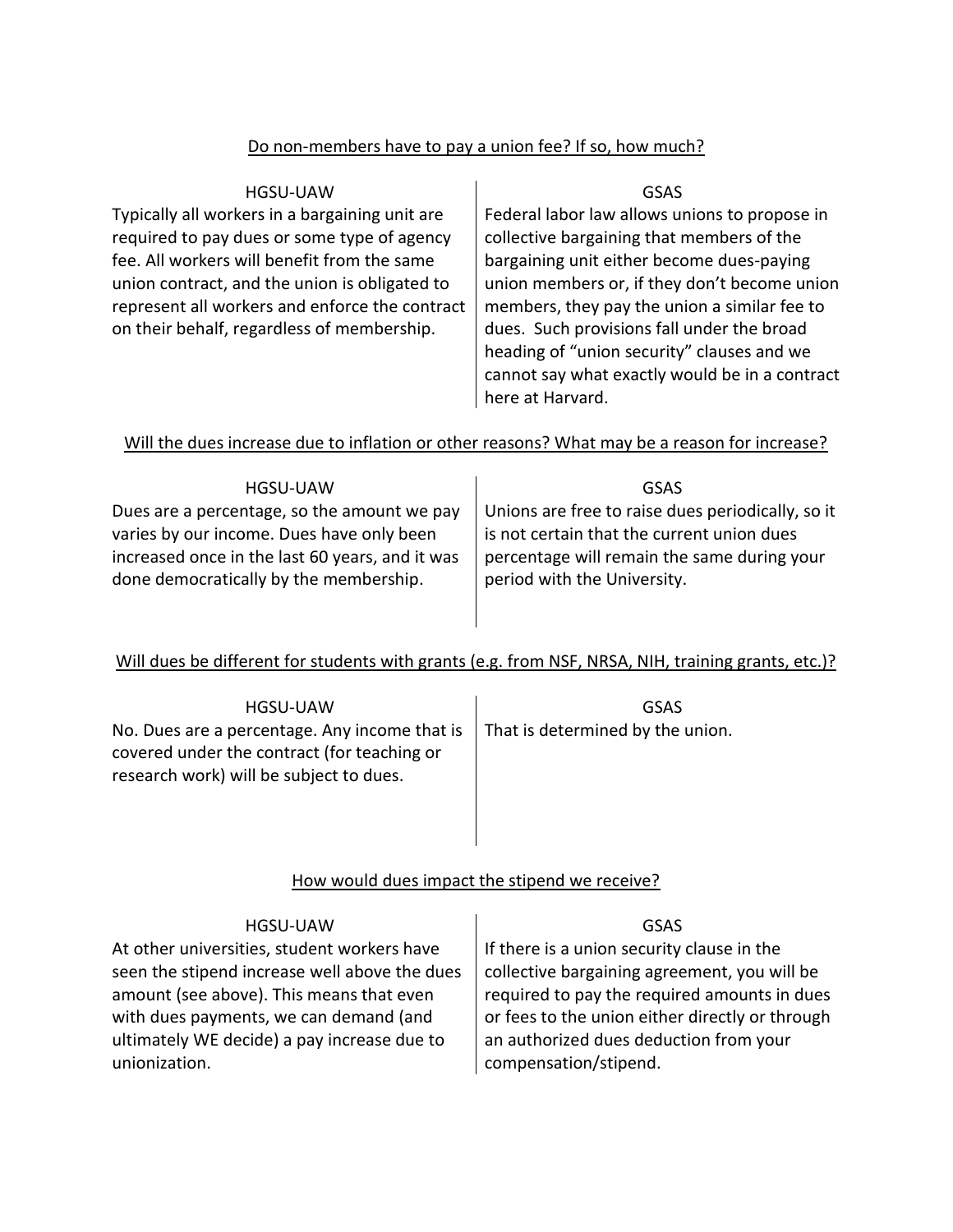## <span id="page-9-0"></span>Will the union fee be different from one department to another if the departments have different stipend levels? If so, why?

HGSU-UAW It is a percentage, based on what an individual makes. Everyone pays the same percentage in dues.

GSAS

According to the UAW, members pay 1.44% of their salary to the union as dues (students who choose not to join the union may still have to pay a similar fee, known as an agency fee). Specific dues arrangements aren't known at this point, but it is possible that for research assistants in the sciences, dues could be assessed based on their total annual stipend, and potentially for every year they are engaged in research. Other graduate students would cycle in and out of the union depending on if they are teaching or not and dues would likely be assessed only on the amount they receive for teaching. These are questions that the union should answer for you, since dues structure and amounts are under their control.

## What would the dues be used for?

## <span id="page-9-1"></span>HGSU-UAW

Dues cover the day-to-day cost of having a strong union. Beyond the cost of negotiating and enforcing our contract, dues also cover the costs of legal representation (which won the recent NLRB case), staffing, rent, equipment, and supplies. Because most of this work is done by our local union, half of our dues money is retained by our local. The remainder is allocated to the International Union (18%) and the Strike and Defense Fund (32%), which gives us leverage at the bargaining table. Dues also pay for:

- Technical support for contract negotiations:
- Health insurance experts who can take on the University's consultants in order to pursue the best benefits for the best price
	- o Researchers who can help analyze University finances.
	- $\circ$  Experienced negotiators to help achieve our goals in bargaining, both at the bargaining table and developing an overall contract campaign
- Support for new organizing campaigns (for example, the organizing staff and legal support for the HGSU-UAW campaign is paid for by existing UAW members' dues money)

Political action: 3% of dues money goes toward the UAW Community Action Program (CAP), which supports progressive community and political action, including legislative and other policy advocacy on issues that matter to UAW members – for example, the UAW advocates strongly for fair, comprehensive immigration reform and expanded federal support for research funding, among other topics. (NOTE: legally, dues money cannot be used for federal campaign contributions, such as the presidential race—that money comes from members' voluntary contributions separate from, and in addition to, dues.)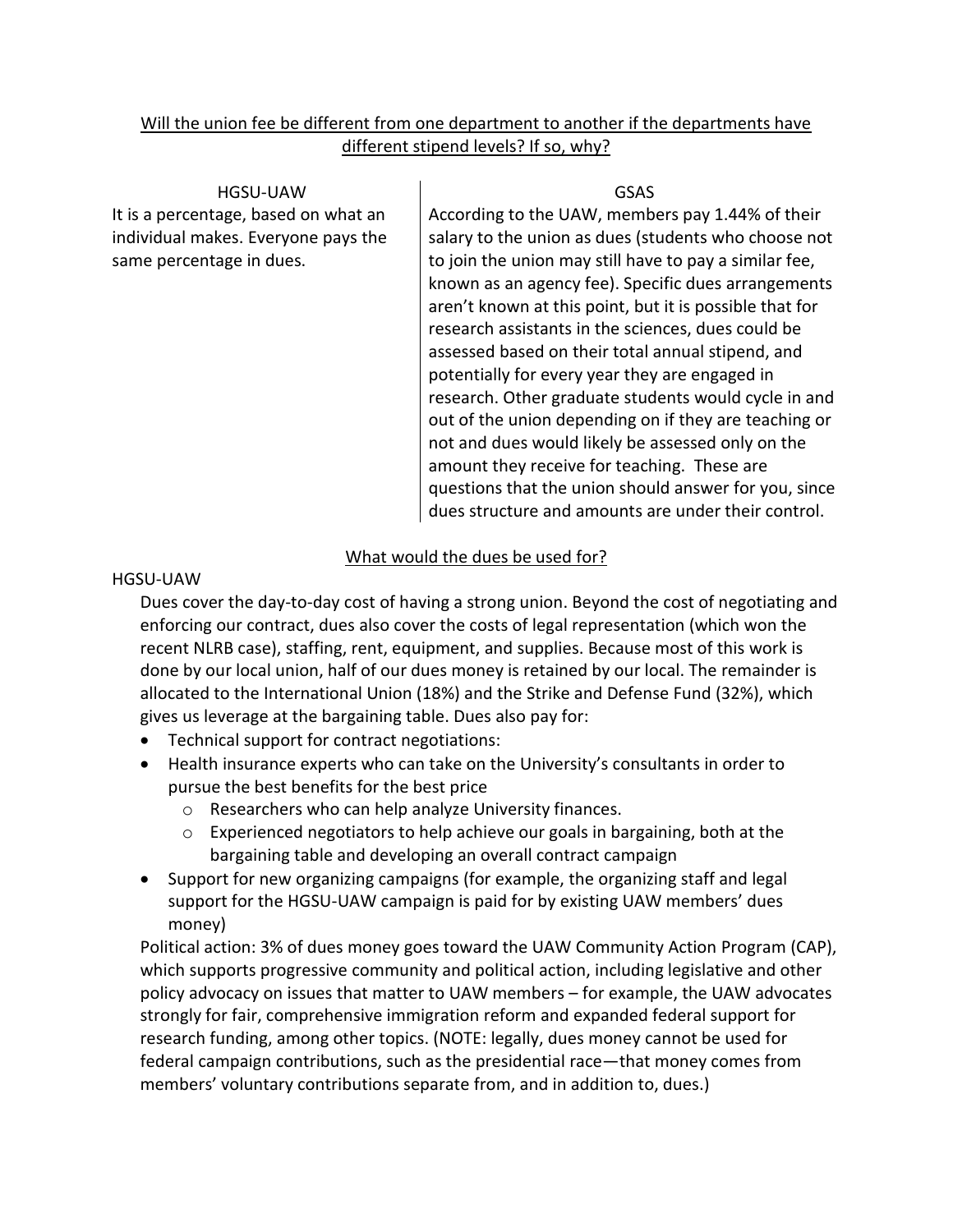## Will our dues go to fund any UAW political interests?

#### <span id="page-10-0"></span>HGSU-UAW

We are the UAW, and the members decide the political interests of the union. This is done with the CAP council (Community Action Program) who are volunteers and elected leaders from locals around the country, who decide political priorities on a local, state, and nationwide level. A non-member of the union (who pays the agency fee) can choose to have their contributions be solely for representational activities and not political ones by filing an objection, resulting in a decrease in the agency fee.

## <span id="page-10-1"></span>What percentage of students are currently receiving 'full' RA stipends? What percentage are funded based on teaching?

| HGSU-UAW                                  | GSAS                                           |  |  |  |
|-------------------------------------------|------------------------------------------------|--|--|--|
| Harvard administration keeps that         | Most PhD students in the sciences-which        |  |  |  |
| information, and much like a lot of the   | includes FAS departments, SEAS, and            |  |  |  |
| university's finances, they keep it among | Longwood Medical Area-based students-are       |  |  |  |
| themselves.                               | engaged in research during and after their     |  |  |  |
|                                           | second year of study, about 1,800 students.    |  |  |  |
|                                           | There are about 1,200 GSAS students who        |  |  |  |
|                                           | hold teaching fellowships over the course of a |  |  |  |
|                                           |                                                |  |  |  |

## **Contract**

year.

<span id="page-10-2"></span>GSAS' overall answer for this section:

These are all important questions. However, an election only provides a process for conducting negotiations, not an outcome. Only if students vote to unionize and the University and the union negotiate a contract can those questions be answered. At this stage, it is impossible to know what would be included in that contract because it hasn't been negotiated yet, and any promises of increases in stipends or improvements in benefits are purely speculative. The law requires good faith negotiations over all matters involving compensation, hours, and terms and conditions of employment.

## Will there be individual contracts or rules for each program?

#### HGSU-UAW

<span id="page-10-3"></span>Our democratically elected bargaining committee will negotiate a contract based on bargaining surveys we will all have an opportunity to fill out. Once done, we will be able to vote on our contract to make sure we are happy with it. The contract can stipulate specific provisions for any group of workers within the bargaining unit.

GSAS This cannot be answered until there is a contract, but it is worth noting the contract would cover approximately 4,000 students across 11 schools and more than 50 programs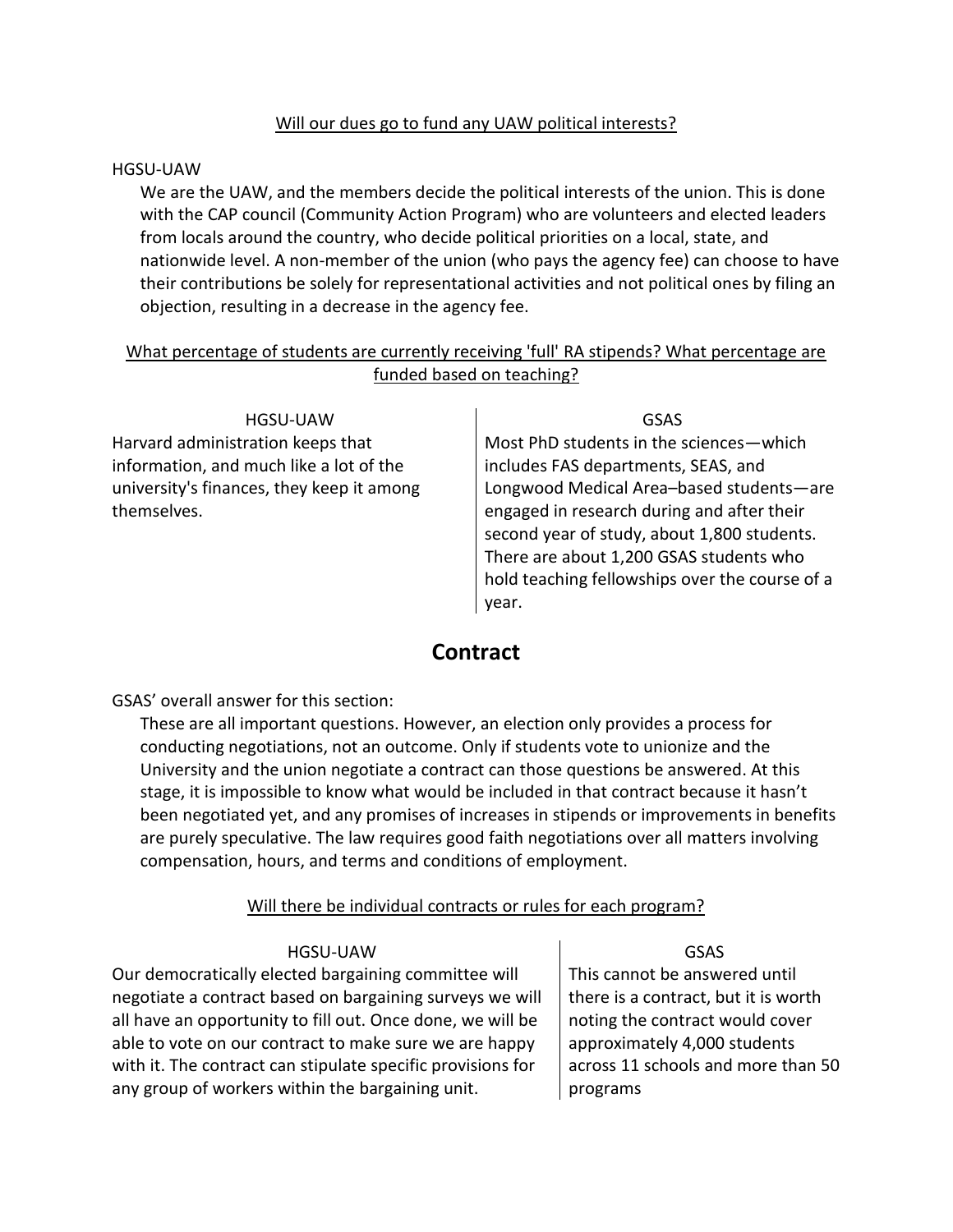## <span id="page-11-0"></span>Specific to HGSU-UAW: Could the HGSU-UAW provide some of the points of a contract they would anticipate being formed?

#### HGSU-UAW

It would be undemocratic for the organizing committee to decide priorities for a contract which all members get to participate in the discussion. We have, however, had thousands of conversations with people, and can give you a sense of things people have told us matter the most. [Have a look at this page.](http://harvardgradunion.org/working-for-a-healthy-harvard/)

## <span id="page-11-1"></span>What sacrifices, if any, in student benefits would be made in order to receive new benefits? (e.g. If we receive dental care would be have to pay more in co-pays in other areas?)

#### HGSU-UAW

Same answer above. However, this implies that student workers receive the most compensation at Harvard the university can afford, yet we know that is not true. The university unilaterally increase benefits this year to graduate workers in specific programs and schools, which proves that they are capable of increasing benefits. Having a union will give us a democratic say in how an increase would be distributed.

## <span id="page-11-2"></span>Would graduate students be allowed to take classes beyond the requirements of their degree? Would we have to pay tuition for these extra courses?

#### HGSU-UAW

The university has control over academic issues, such as course requirements. Having a union will give us the ability to negotiate over our working conditions. However, if the university were to try to change the ways in which compensation works, such as by requiring us to pay for tuition which we have not paid for in the past, that would be a change in our compensation, which we have a right to negotiate over.

## <span id="page-11-3"></span>If a department has a high stipend, will it be lowered due to the union?

#### HGSU-UAW

This has not happened with any graduate union in the country.

## Will the contract include annual/biannual raises?

#### <span id="page-11-4"></span>HGSU-UAW

At NYU, UConn, UMass Amherst, and UMass Boston, they have negotiated regular pay increases through their contract. [Link](https://l.facebook.com/l.php?u=https%3A%2F%2Ffactsgsu.wordpress.com%2Fsix-arguments%2F&h=yAQGdD0mE)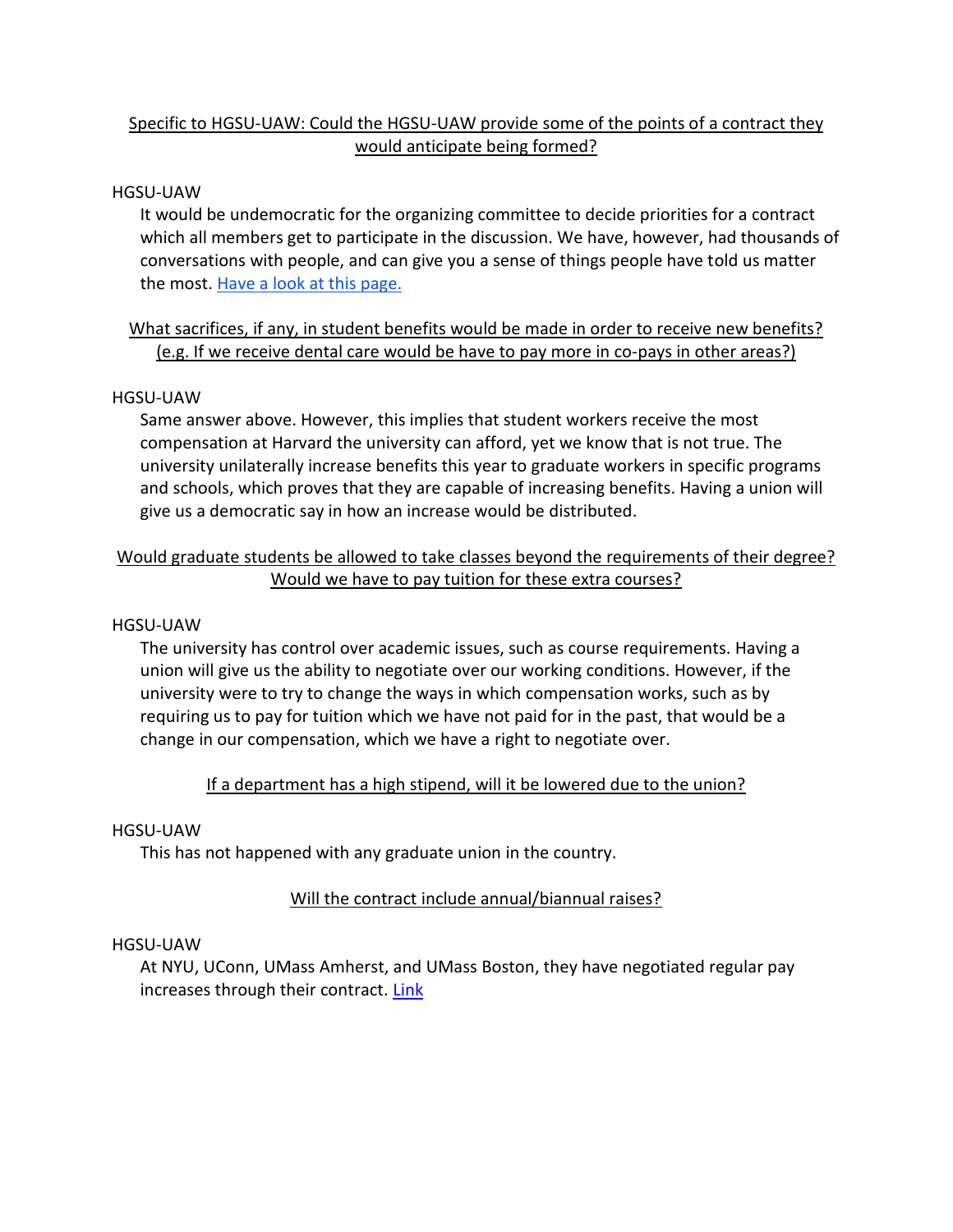## Will the contract force university wide standardization?

#### <span id="page-12-0"></span>HGSU-UAW

The university already has university wide standardization. Currently all graduate student workers receive the same health care plan, we have the same policies that affect us. Having a union will give us the power to negotiate the policies so they best fit our needs on a department level as well as on a campus wide level.

## <span id="page-12-1"></span>If the union passes and the contract is being constructed, will students be applicable for a raise in their stipend before the contract is voted upon?

#### HGSU-UAW

<span id="page-12-2"></span>The university is expected to continue their past practices until a contract is completed under the law.

## **Strike**

#### What form would a strike take?

#### <span id="page-12-3"></span>HGSU-UAW

Strikes take a variety of forms, and the members choose a) when to strike via a ⅔ support vote to strike, and then they choose individually to participate. Strikes can take many forms.

## <span id="page-12-4"></span>How would a research assistant strike without impacting their time to degree or relationship with their advisor?

#### HGSU-UAW

Strikes may include both teachings and research assistants. At the University of Washington's student worker union, for instance, RAs fortunately have not had to strike, but several times they have begun preparations for a strike to achieve a fair contract. As part of such preparations, RAs engaged in discussions to figure out how best to participate in a strike without damaging their own academic progress. If the members of our union were to democratically contemplate a strike one day, we would sort through the same set of issues as well. (Updated Answer Monday 11/14)

<span id="page-12-5"></span>Are there or will there be protections for students who break strike to ensure they will not be punished or retaliated against by the union?

#### HGSU-UAW

<span id="page-12-6"></span>While a strike is most effective when we all stand together, it is up to individual members whether to go on strike, and the UAW does not fine members who do not participate. (Updated Answer Monday 11/14)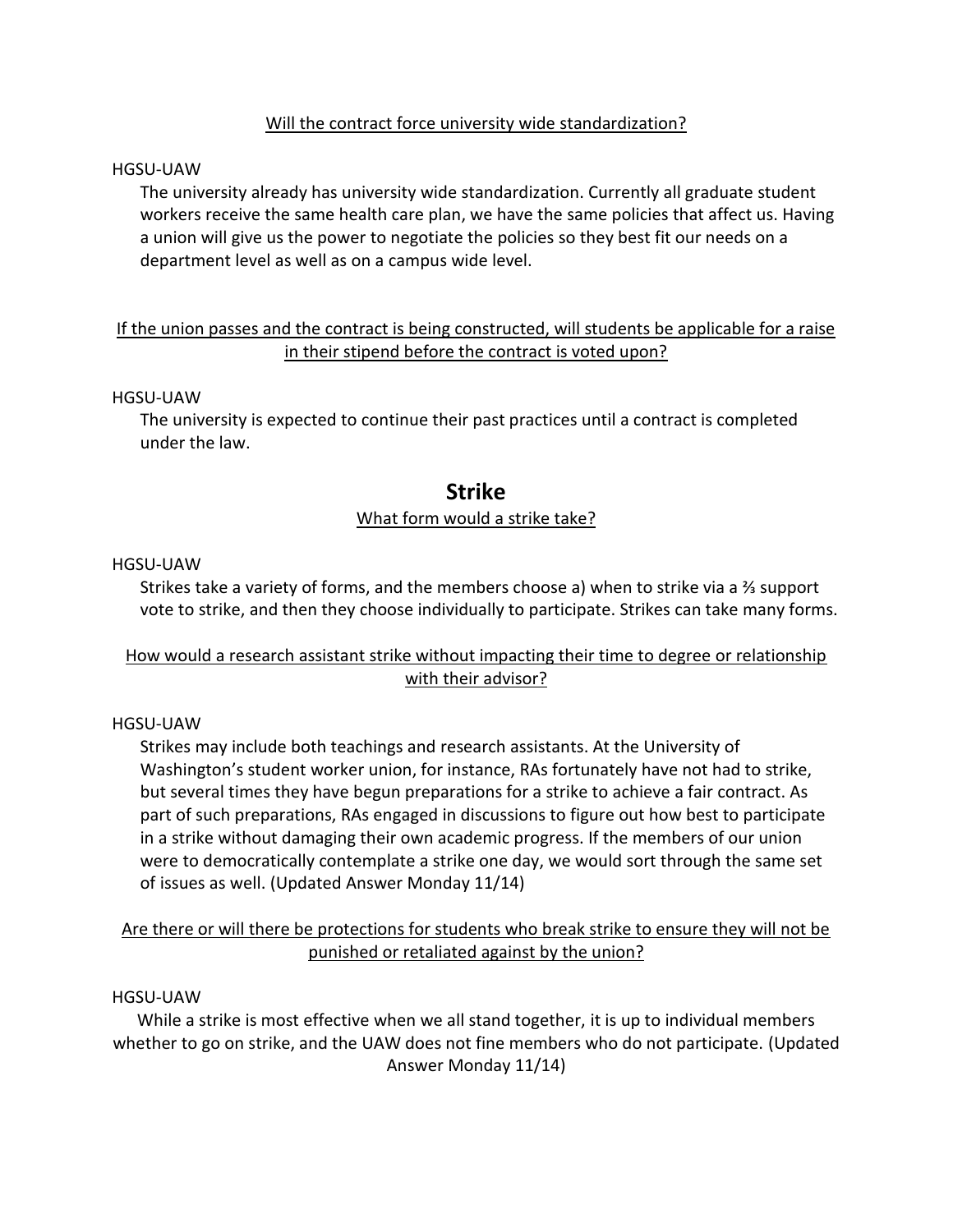## Would all departments have to go on strike because of a grievance that only affects one department?

#### HGSU-UAW

As a union we work together. We can support each other when one department has a grievance that the rest of the union finds unacceptable. Again, a ⅔ majority would have to vote yes to have a strike and members choose individually to participate. Additionally, the union can advocate in other ways besides a strike when the university fails to meet the contract.

## Would a strike affect visa status?

#### <span id="page-13-0"></span>HGSU-UAW

International students have participated in strikes in the past, which is their legal right.

## **UAW Specific Questions**

<span id="page-13-2"></span><span id="page-13-1"></span>Are the students coming around to collect signatures in support of the union being compensated by UAW? Related to this, what are the interests of UAW, financial or otherwise, in supporting a unionization effort by Harvard graduate students?

#### HGSU-UAW

The vast majority of student organizers are volunteers. Some students are paid for their time organizing like they would any other job because they spend time that could otherwise be spent on other activities. Grad students who feel strongly that unionization will improve the lives of grad workers have no conflict of interest in doing a job that aligns with their beliefs

## <span id="page-13-3"></span>Is there a way to guarantee that the fees I am paying will not go towards funding politicians or political positions which I may or may not agree with?

#### HGSU-UAW

Non-members that do not want contributions being made to candidates and policies that support labor laws can file an objection to have their fees reduced to cover only representational costs. Each year that %value is calculated for a local which determines the fee.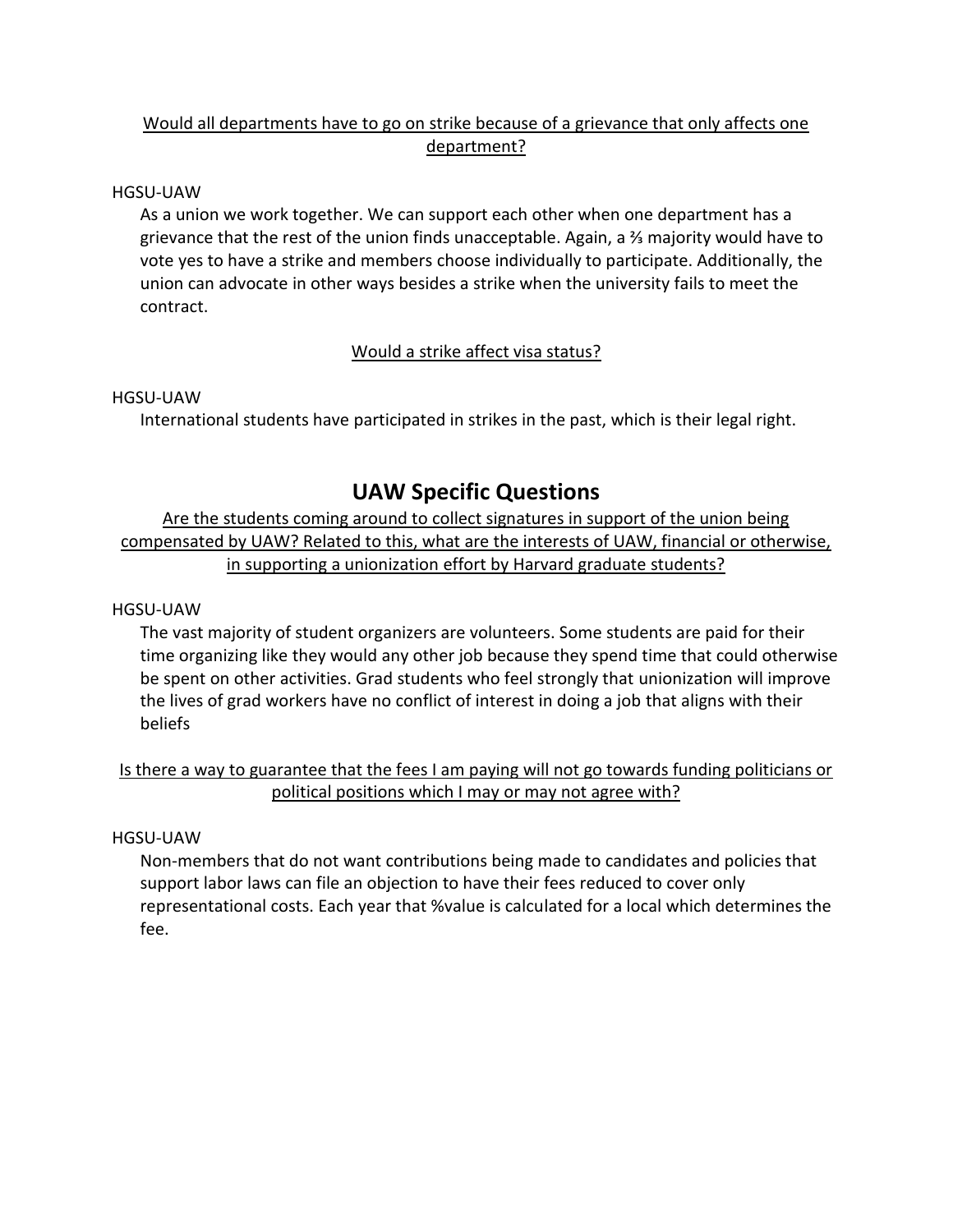## <span id="page-14-0"></span>Both in contract negotiations and in the union in general, how will individual departments' needs be represented? Will there be people present to speak for different departments, or for larger groupings of departments (eg humanities, natural sciences)?

#### HGSU-UAW

We elect a bargaining committee that is representative of the diverse group of workers in the union. These bargaining committee members represent the entire unit in order to ensure that our contract benefits us all. After a contract is ratified, we can elect stewards in individual programs and departments that ensure the contract is followed in the different areas of the university.

<span id="page-14-1"></span>How will HGSU-UAW ensure that the union is responsive to a range of political and ideological beliefs? How can HGSU-UAW avoid turning into a political advocacy group, and remain a group that welcomes and fosters intellectual and political diversity?

<span id="page-14-2"></span>Updated Answer Monday 11/14

How will the union ensure transparency in its future communications?

<span id="page-14-3"></span>Updated Answer Monday 11/14

## **Other Concerns**

## How much money has the university spent on anti-union law firms?

#### <span id="page-14-4"></span>GSAS

The University receives legal advice from Harvard attorneys and outside law firms on scores of issues that are important to the Harvard community. This includes labor issues, which are treated no differently than the others. Both Harvard and the union have retained law firms to represent them in connection with this election.

<span id="page-14-5"></span>

| Is there an effect on the student-faculty relationship after a union passes from current |  |  |  |  |
|------------------------------------------------------------------------------------------|--|--|--|--|
| unionized public universities?                                                           |  |  |  |  |

HGSU-UAW No. From our FAQ: In the decades during which student workers at campuses across the country have had unions, there's been no evidence that collective bargaining has a negative impact on relationships between students and their advisors. Peer-reviewed studies have suggested positive effects for grad unions on student/faculty relationships. By giving graduate students real power and a direct channel to the administration, our union will allow our advisors to focus on

GSAS

Public universities are governed by the labor laws of each state. Private universities are governed by federal law, the National Labor Relations Act. These situations are not exactly analogous. There is very limited experience of unionization at private universities. NYU is the only private university that has a graduate student labor union. Research Assistants in the sciences are explicitly excluded from the current NYU graduate student union. In fact,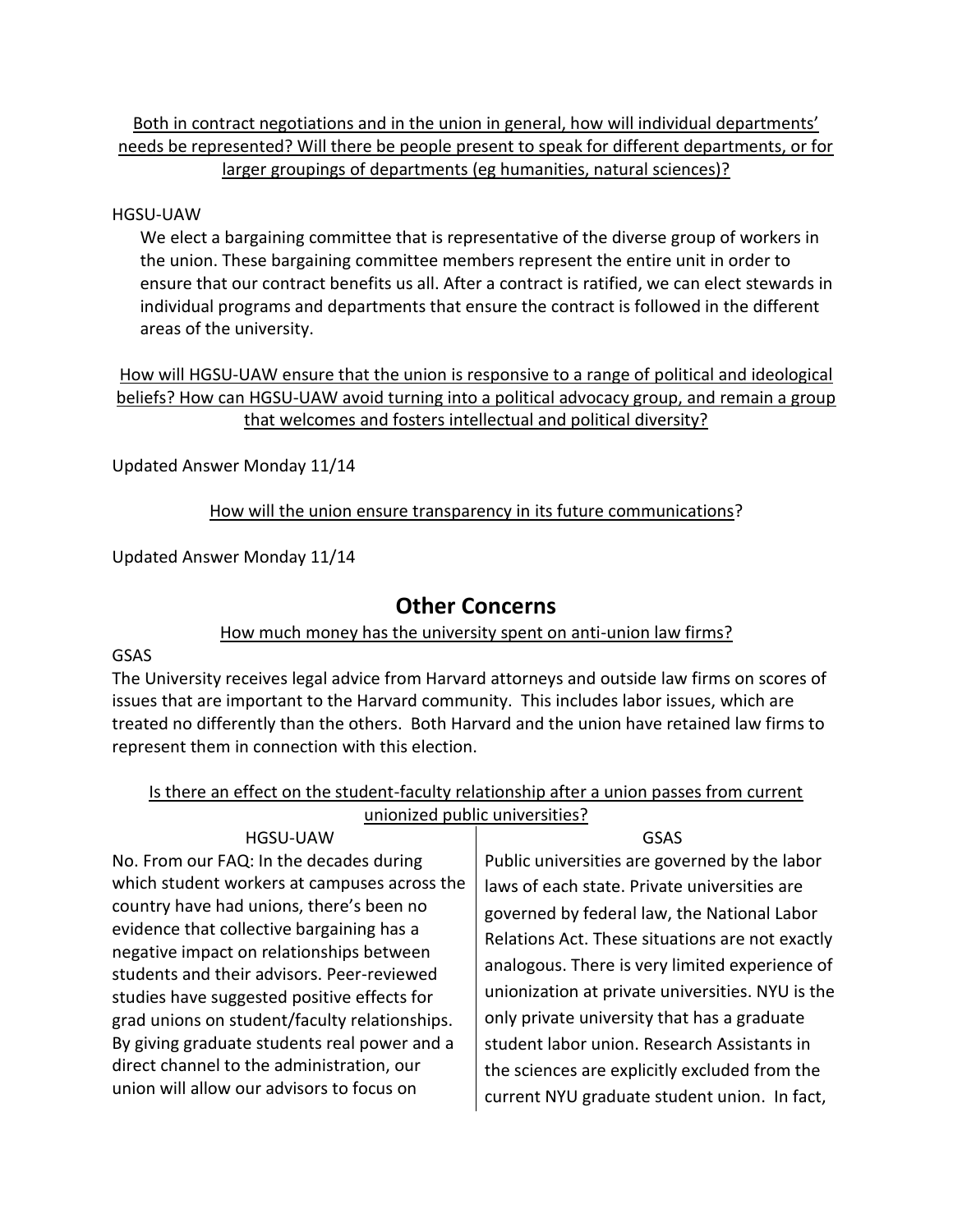research and mentoring their graduate students rather than on dealing with employment issues like health care, timely payment, and parental leave. Our union will allow us to join the faculty holding administrators accountable and prioritizing the university's core mission of research, scholarship, and teaching. No graduate employee would support contract provisions that might harm the work or research of our PIs. Our bargaining surveys set our priorities, and all union members get to ratify our bargaining agenda. Our union's democratic process ensures that our contract will protect both our interests and the research of our PIs and labs. Academic success and a thriving research enterprise are top priorities for all graduate employees, and we can make sure we negotiate a contract that reflects our priorities.

there is no experience with the broad bargaining unit currently under consideration here at Harvard.

The effect of a labor union being present between students and faculty at Harvard is difficult to predict. The collaboration between students and faculty here is at the heart of Harvard's academic excellence and helps Harvard attract the most accomplished students and faculty. As a University, we aspire to encourage and support facultystudent relationships to best advance each student's education.

## <span id="page-15-0"></span>Why have administrators asked faculty members to act as middle management and "Explain the Disadvantages of Union Membership"?

#### GSAS

The University is encouraging a full and open discussion that encourages diverse opinions to be heard so that eligible students cast informed votes. Across our community, there are a wide range of views on student unionization and the University is encouraging the expression of those views. In addition, faculty and students are asking questions about unionization, and the University is moving to answer those questions.

Among the questions asked have been those about what rules exist under law concerning what the University and the union can communicate in the course of a union election. More than a year ago, the University sent to faculty a document informed by National Labor Relations Board policy that addressed these issues, outlined allowed and prohibited contacts and conversations. There was no request to take any specific position but, rather, simply to inform.